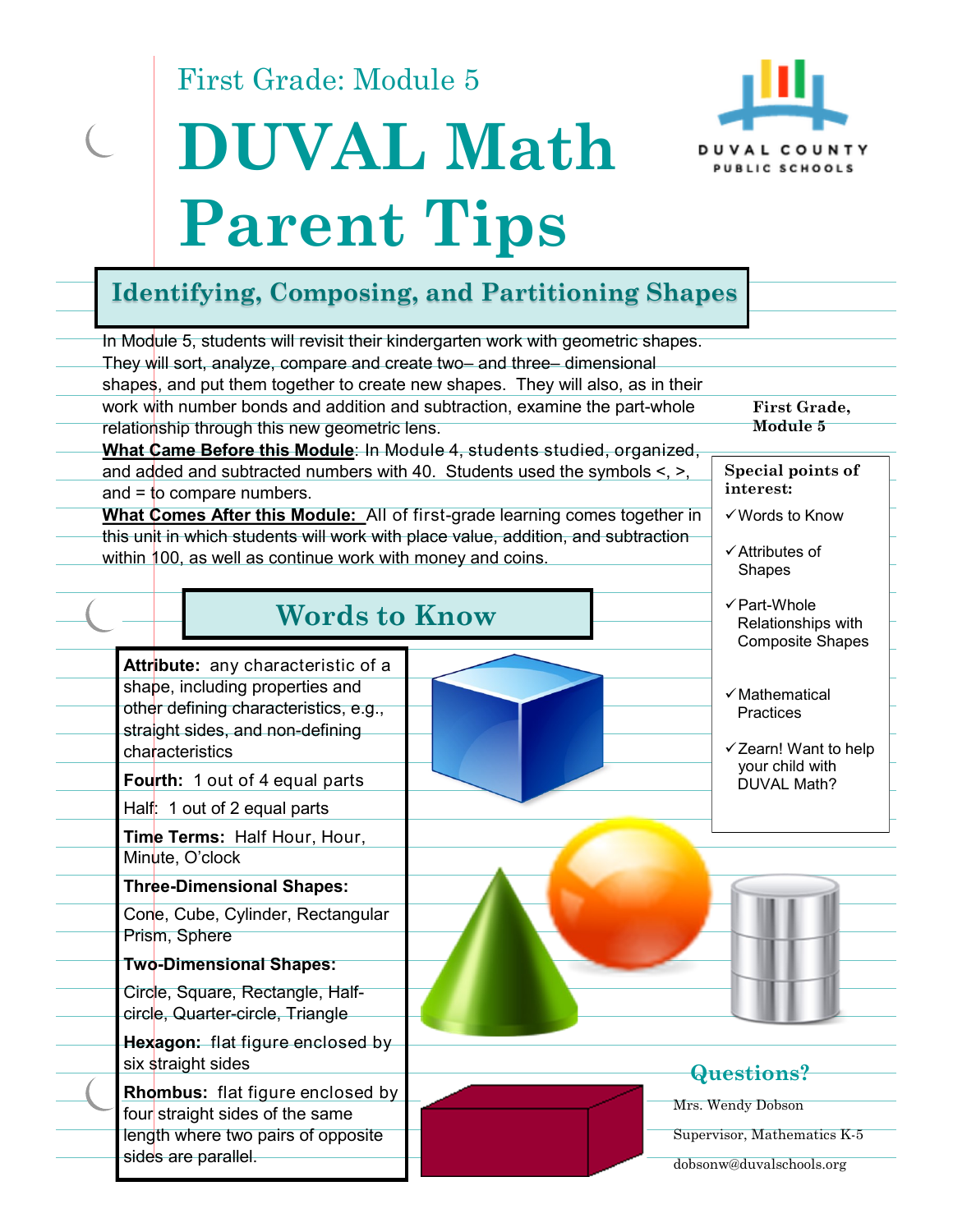$\overline{\mathcal{C}}$ 

### **Attributes of Shapes**



| 2-dimensional shapes |                                                                    |  |  |
|----------------------|--------------------------------------------------------------------|--|--|
| Trapezoid            | 4 straight sides and 4<br>corners Sides are not<br>the same length |  |  |
| Square               | Is a type of rectangle<br>and a type of<br>rhombus                 |  |  |
| Hexagon              | 6 sides and 6 corners                                              |  |  |
| Rhombus              | 4 straight sides of<br>equal length and 4<br>corners               |  |  |
| Triangle             | 3 straight sides and 3<br>corners                                  |  |  |

|                      | 3-dimensional shapes                                                             |  |
|----------------------|----------------------------------------------------------------------------------|--|
| Cube                 | 3-dimensional shape<br>with 6 square faces                                       |  |
| Sphere               | 3-dimensional shape<br>with no flat faces                                        |  |
| Cylinder             | 3-dimensional shape<br>with 2 circles or oval<br>faces that are the<br>same size |  |
| Cone                 | 3-dimensional shape<br>with only one circle<br>or oval face and one<br>point     |  |
| Rectangular<br>Prism | 3-dimensional shape<br>with 6 rectangle faces                                    |  |

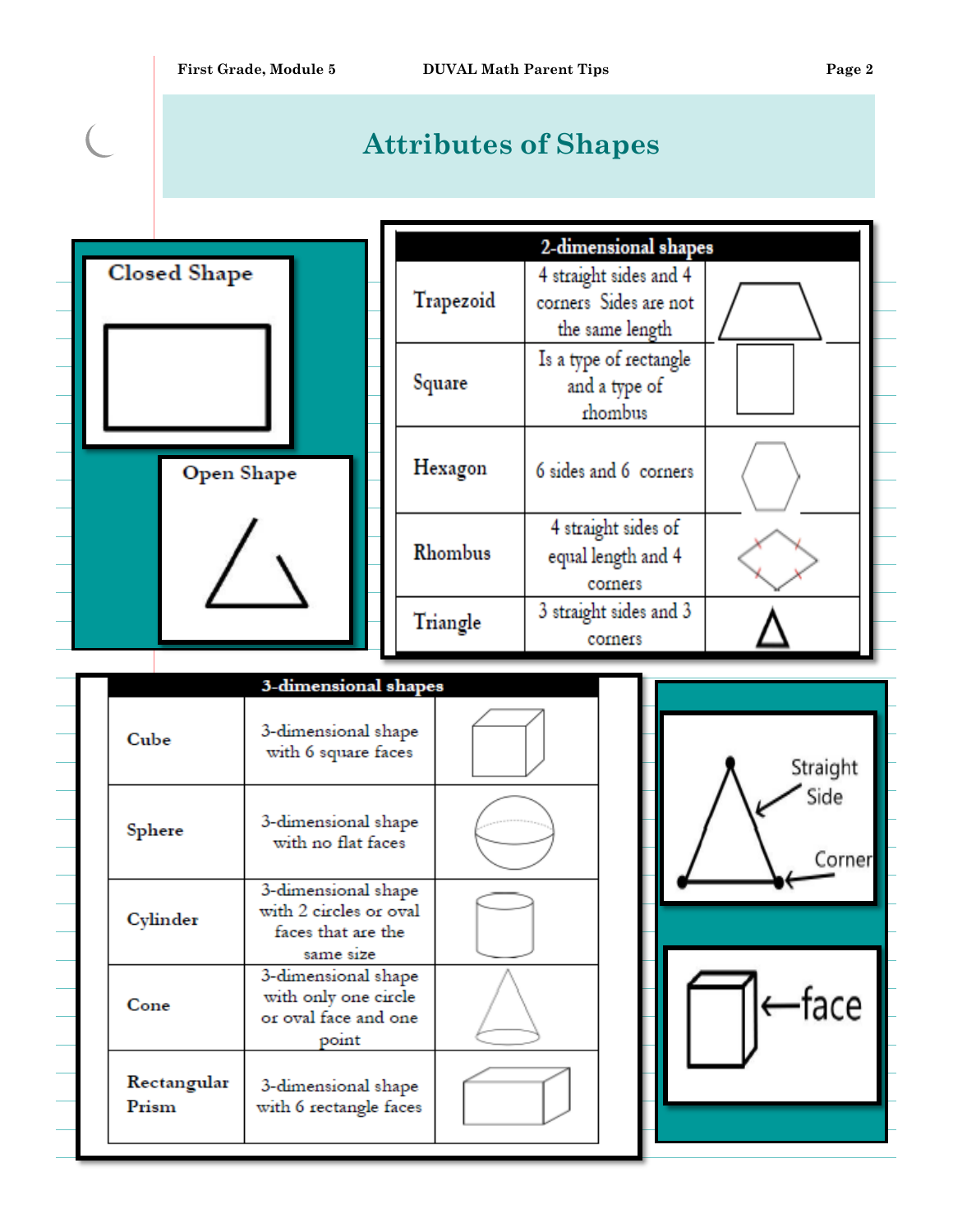#### **Part-Whole Relationships with Composite Shapes**

Students will use more than one shape to create another shape. For example, Use 3 triangles to make 1 trapezoid. They will also recognize 3-demisional shapes and use them to build new structures. For example, students will take a cone and a cylinder and build a new structure with the two shapes.

Students will use patter blocks to compose shapes. They will learn the proper names of all the pattern block shapes: triangle, square, rhombus, hexagon, and trapezoid, (though some pattern blocks sets do not include trapezoids). Students will also use the blocks to discuss equal parts, for example students can compose a hexagon out of several different pattern blocks.

2 trapezoids

1 hexagon

2 triangles and

2 rhombuses

**Spotlight on Mathematics**

Tangrams, above, are a puzzle game similar to pattern blocks.